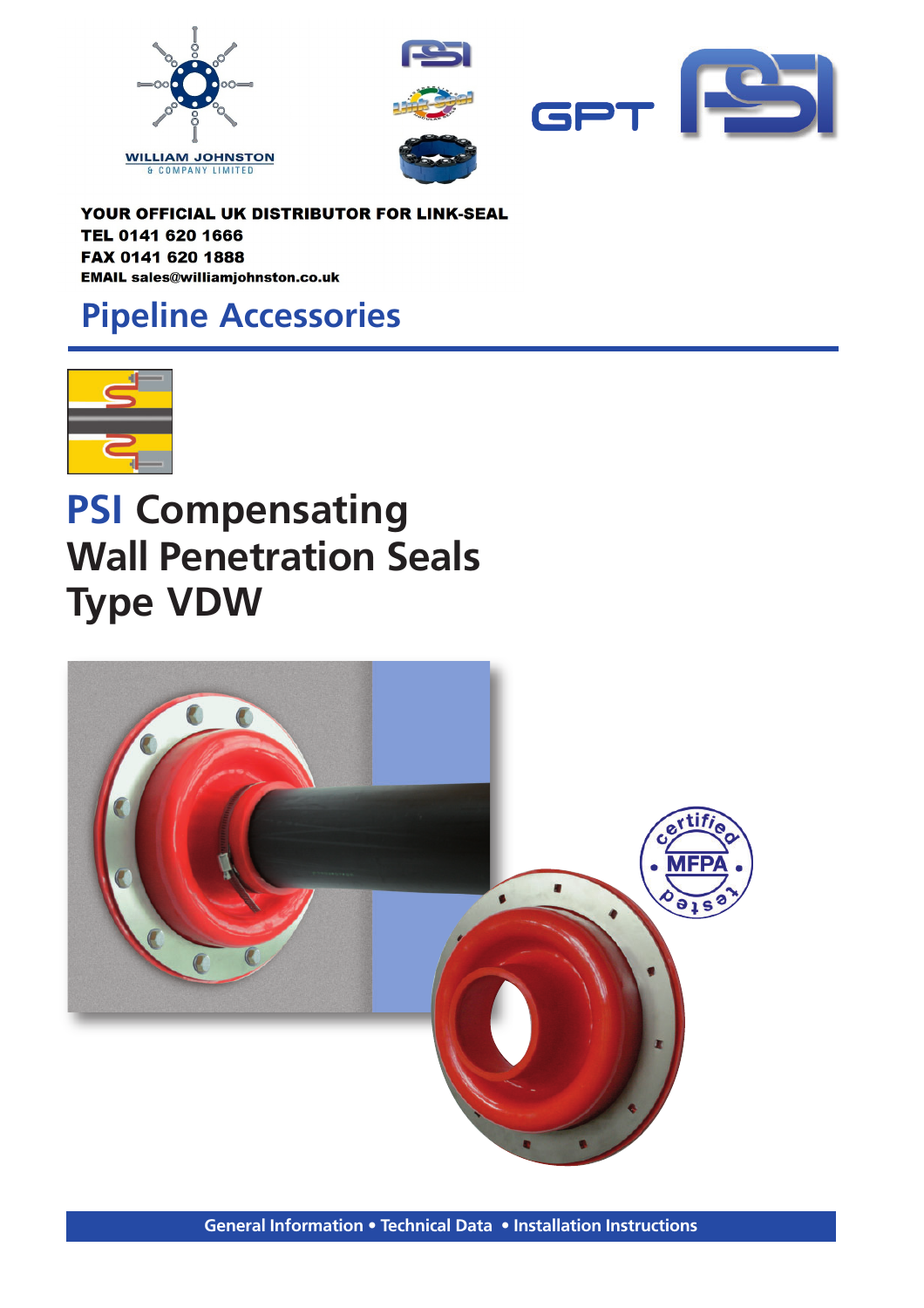### **Technical Data PSI Compensating Wall Penetration Seal Type VDW**



PSI compensating wall penetration seal type VDW is developed especially to gather large radial and axial movements of pipelines.

The compensating wall penetration seal made out of Rottolin is the ideal motion compensator and it is very suitable for **wall and ceiling penetrations of plastic casing pipes** on buildings without sealing films.

#### **Advantages at a glance:**

- 1. Support of load change axial and radial up to +/-25 mm
- 2. Support of compression set depending on pipe outer diameter and drilled core hole size up to 40 mm
- 3. Leak-proof against pressing water up to 0.5 bar, MFPA aprooved

| pipe<br>O.D. | max. core<br>drilled hole | <b>O.D.</b><br>collar / pressure plate | bolt circle<br>pressure plate / end seal |
|--------------|---------------------------|----------------------------------------|------------------------------------------|
| mm           | mm                        | mm                                     | mm                                       |
| 75           | 150                       | 292                                    | 265                                      |
| 90           | 150                       | 292                                    | 265                                      |
| 110          | 200                       | 340                                    | 305                                      |
| 125          | 200                       | 340                                    | 305                                      |
| 140          | 250                       | 389                                    | 360                                      |
| 160          | 250                       | 389                                    | 360                                      |
| 200          | 300                       | 450                                    | 410                                      |
| 225          | 300                       | 450                                    | 410                                      |
| 250          | 350                       | 500                                    | 460                                      |
| 280          | 350                       | 500                                    | 460                                      |
| 315          | 400                       | 550                                    | 510                                      |
| 355          | 450                       | 600                                    | 560                                      |
| 400          | 500                       | 650                                    | 610                                      |
| 450          | 550                       | 700                                    | 660                                      |
| 500          | 600                       | 750                                    | 710                                      |
| 560          | 650                       | 800                                    | 760                                      |
| 630          | 700                       | 850                                    | 810                                      |

#### **Selection Table**

#### **Technical Data:**

| Material end seal:          | Rottolin           |
|-----------------------------|--------------------|
| Material thickness:         | $6 - 8$ mm         |
| Colour:                     | red                |
| Shore hartness:             | approx. $50^\circ$ |
| Tensile strength:           | 11 $N/mm2$         |
| Breaking elongation:        | 400%               |
| Tear strength:              | 27 N/mm            |
| Max. long term temperature: | $55^{\circ}$ C     |
|                             |                    |
| Material pressure plate     | S304 (V2A)         |
|                             |                    |